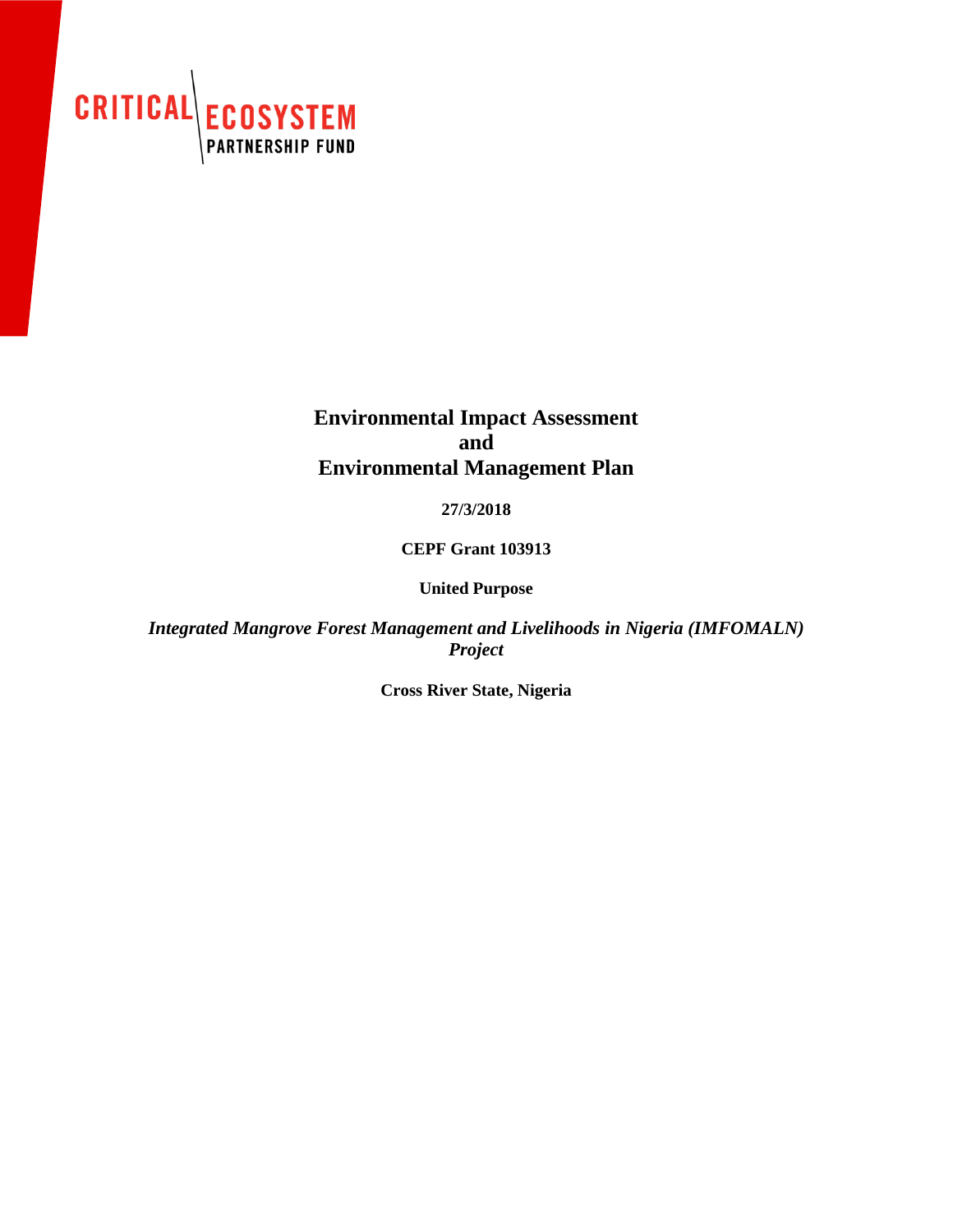#### **Grant Summary**

1. Grantee organization. *United Purpose (UP).*

2. Grant title.

*Integrated Mangrove Forest Management and Livelihoods in Nigeria (IMFOMALN) Project – Critical Ecosystem Partnership Fund*

3. Grant number*. CEPF-103913*

4. Grant amount (US dollars). *\$260,000*

5. Proposed dates of grant. *1 July 2018 – December 2020*

6. Countries or territories where project is located. *Cross River State, Nigeria*

7. Full name, title, telephone numbers, and electronic mail address of Grantee personnel responsible for the health and safety plan.

*Mr. Malachy Odigha, Admin/Office Manager (UP) T: +234 (0) 802 413 9455 E: [Malachy.odigha@united-purpose.org](mailto:Malachy.odigha@united-purpose.org)*

*Ms. Lisa Eskens, Project Support Officer (UP) T: +234 (0) 9 060817423 E: [lisa.eskens@united-purpose.org](mailto:lisa.eskens@united-purpose.org)*

8. Summary of the project.

*The Integrated Mangrove Forest Management and Livelihoods in Nigeria (IMFOMALN) Project will support 15 communities in three Local Government Areas (LGAs) to carry out sustainable forest management and livelihoods practices over a period of 30 months. The project aims to generate increased awareness on mangrove conservation needs and support communities to translate their commitment into the development, implementation and enforcement of practical and comprehensive Sustainable Community Forest Management Plans. The project will also build the capacity of Mangrove Action Watch (MAW), a Community-Based Organization dedicated to mangrove management and conservation. Targeted support will be provided to increase the productivity, profitability and sustainability of (agricultural) livelihoods activities that can form viable alternatives to activities that drive ecosystem depletion and destruction. The project will also support MAW and their communities to regenerate areas of depleted forest, as well as to establish and operate woodlots for sustainable firewood harvesting – further reducing reliance on mangrove resources. Finally, the project seeks to contribute to the body of evidence on participatory forest management and alternative livelihoods approaches.*

9. Date of preparation of this document. *27 March 2018*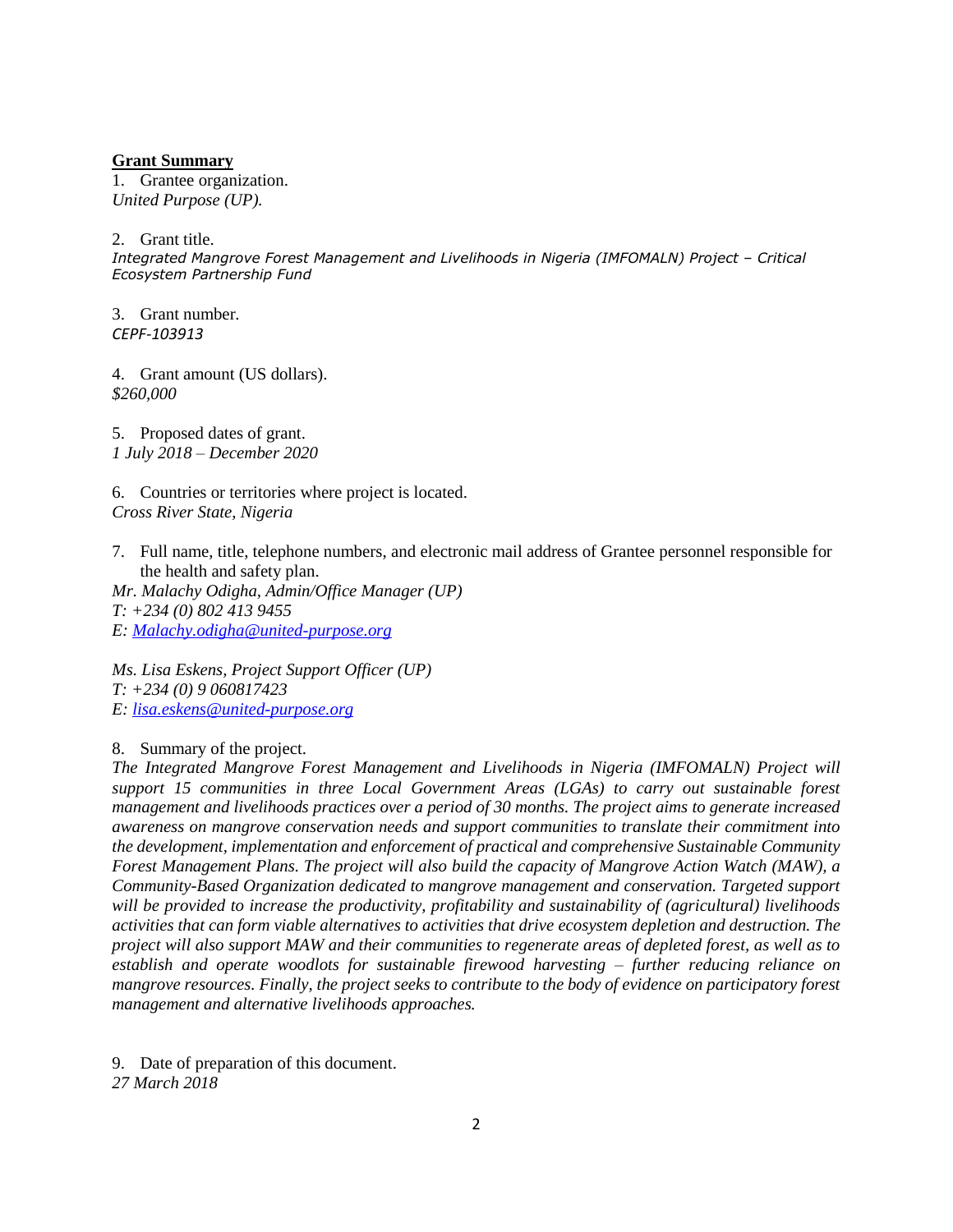10. **Status of area to be impacted:** This section should describe the applicant's understanding of the site.

The Integrated Mangrove Forest Management and Livelihoods in Nigeria (IMFOMALN) project will be implemented in 15 mangrove-dependent communities in three (3) Local Government Areas (LGAs) in Cross River State: Akpabuyo, Calabar South, and Odukpani LGAs. These LGAs all form part of the South East Niger Delta Region (fw10). The entire mangrove forest cover in Cross River State is an estimated 48,000 hectares, with another 52,000 hectares covered by swamp forest. These areas cover five Local Government Areas – three of which will be targeted by the project. The total area surface of the South East Niger Delta (fw10) is 269,451 hectares.

The mangrove forests in the project area have the status of 'Community Forest'. The Cross River State Forestry Law (2010) defines a Community Forest as a forest area on community land in which the communities have traditionally and on the basis of customary law exercised Exclusive User Rights. The Cross River State Government owns all land in the State.

Nigeria's current deforestation rate is estimated at 3.7% - one of the highest rates in the world. Experts suggest that global loss of mangroves is 7 million hectares a year, which is equal to 2 years of global loss of all forest systems, stressing the fact that the rate of mangrove loss is much higher than other tropical forests and coral reefs combined. In Calabar South LGA, for example, during the period 1991-2011, average of 1.69 km<sup>2</sup> of mangrove was depleted each year, representing 31.12% of the total area. Yet, unlike other forest types, there are currently no protected mangrove areas in Nigeria, despite their size and status of being 'critically endangered'.

There are four key threats to the mangrove forest ecosystem of the South East Niger Delta that the project will directly address:

- **I. Unsustainable logging.** A ban on logging applies to all of Cross River State since 2008, but faces challenges in enforcement. The mangroves are a rich source of timber and are therefore highly under pressure from illegal logging by timber business. Usually the woods are sawn, processed in-situ into logs and/or planks and floated along the waterways to designated locations in the State, or most times to neighbouring States of Akwa Ibom, Abia and Ebonyi from where they are transported to other parts of Nigeria. Undeveloped transport systems and the absence of forestry check points in the waterways mean that government institutions responsible for enforcing forest regulations are unable to do so. Furthermore, mangrove forest dependent communities that live in the area and are able to support rule enforcement feel estranged from decision-making and implementation processes and show apathy to forestry activities, sometimes with some of their members supporting illegal timber trading.
- **II. Unsustainable firewood harvesting.** The population primarily depends on the mangrove areas for fishing and firewood, both for subsistence and commercial purposes. The main mangrove species felled for this purpose are *Avecinnia* and *Rhizophora.* Fish smoking is a key activity in the area, and in the absence of any effective Sustainable Forest Management Plans often leads to unsustainable harvesting of firewood. This includes indigenous mangrove species critical to the preservation of the ecosystem. There is increased firewood scarcity in certain mangrove areas, forcing households to buy firewood, which constitutes an additional strain on household income and increases pressure on other areas.
- **III. Overfishing.** Fishing is the dominant traditional livelihood in the entire area. However, high demand for fish in combination with mangrove forest depletion has significantly reduced fish stocks. Deforestation and marine depletion also has an impact on a range of other species, affecting the food chain and resulting in habitat loss.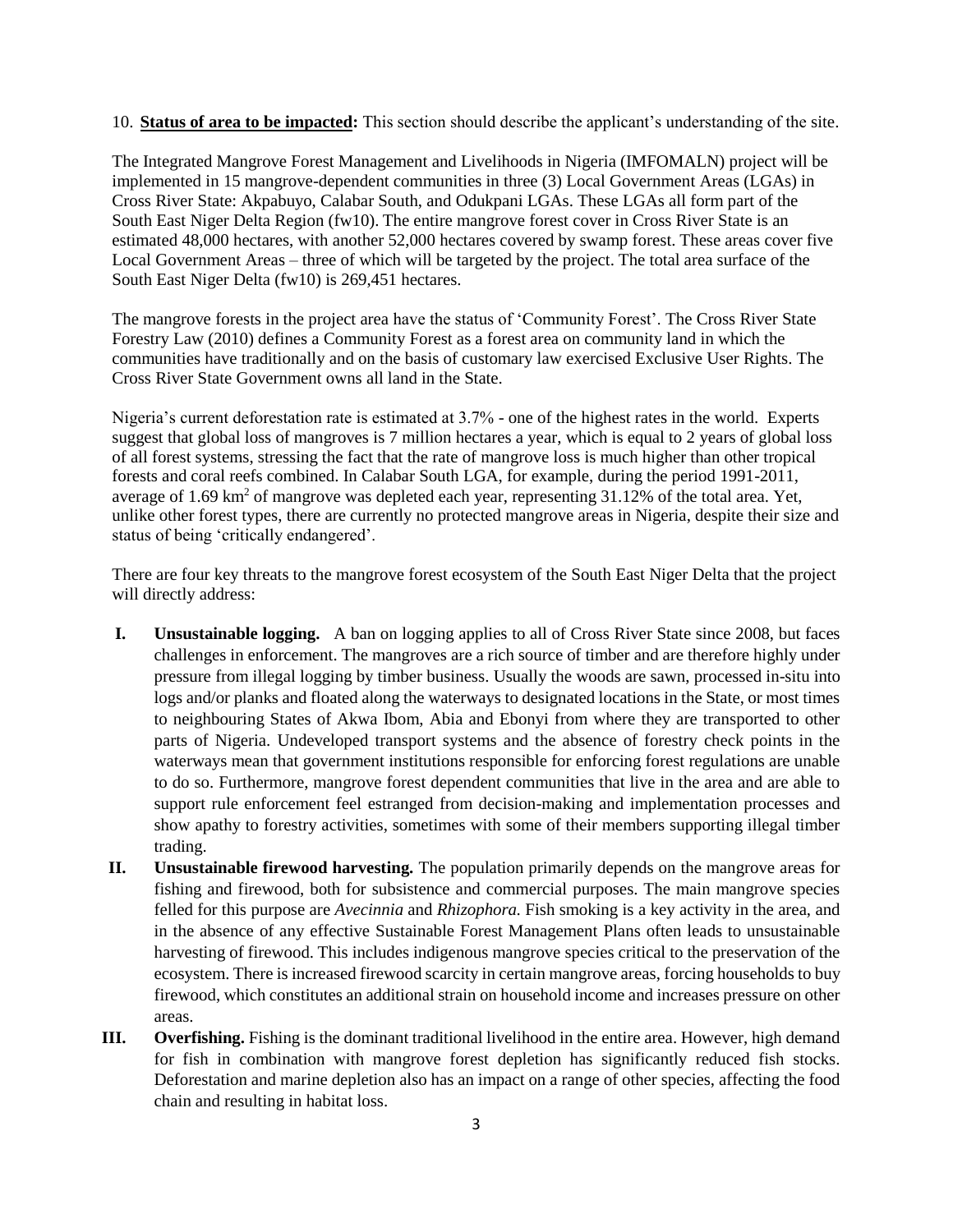**IV.** *Nypa* **palm invasion.** *Nypa* palm invasion is directly related to deforestation – it thrives on open coastlines created when mangroves are felled. This allows it to rapidly replace indigenous mangrove species, which need a longer time to grow (back). *Nypa*, without the broad tap roots of the indigenous mangrove species, does not harbour the same rich ecosystem as the indigenous species, threatening marine life. This constitutes an additional threat to already unsustainable rates of overfishing. It also does not offer the same level of protection to coastal erosion.

The direct drivers identified should be addressed together with indirect drivers, such as low levels of awareness among the population, pressure from population growth, settlements and infrastructural development, poverty and political instability and poor governance. This call is urgent as the impacts are already felt. For instance, between 2000 and 2010, fish catch had drastically reduced from nearby fishing sites in creeks and rivers, with a corresponding reduction in income among fishing households by 70%. Mangrove habitats play an important role in regulating water flows, protecting against floods and storm surges and controlling erosion. This is key to the resilience of communities in the area, especially in light of climate change. Incidences of coastal erosion and devastating floods are increasing every year, acerbating the threat to, and vulnerability of, populations in and around the mangrove ecosystem.

11. **Approach**: This section will describe proposed actions during the project. Specifically, what do you intend to do and how will you do it?

### **Component 1: Demonstrate a model for sustainable participatory mangrove forest management and promotion of mangrove-friendly behavior.**

#### **Responding to:**

**Threat 1**: *Insufficient development and implementation of Sustainable Forest Management Plans and the Forestry Law.*

**Opportunity 1***: Existence of legal and institutional framework for participatory forest management.*

#### **Activities**

- Inception meetings at community level (focus on livelihoods) and cluster level (focus on environment).
- Support visits to audit existing and develop/elaborate Community Forest Management Plans.
- Facilitate 3 meetings to validate Community Forest Management Plans with relevant (State/Local Government) stakeholders.
- Support a Community-based Organization (Mangrove Action Watch) to implement and enforce the plans.
- Develop and print information and communication materials on sustainable mangrove management.
- Support MAW to carry out community education/awareness raising activities (townhall meetings, school visits, film/documentary showing).

## **Component 2: Build capacity of Mangrove Action Watch to drive sustainable forest management and voice community demands for conservation.**

#### **Responding to:**

**Threat 2**: *Weak linkages between communities, Traditional Leaders, Local Governments and State Governments in carrying out sustainable forest management responsibilities.*

**Opportunity 2**: *Existence of Mangrove Action Watch as Community-Based Organization dedicated to driving sustainable mangrove management at community level.*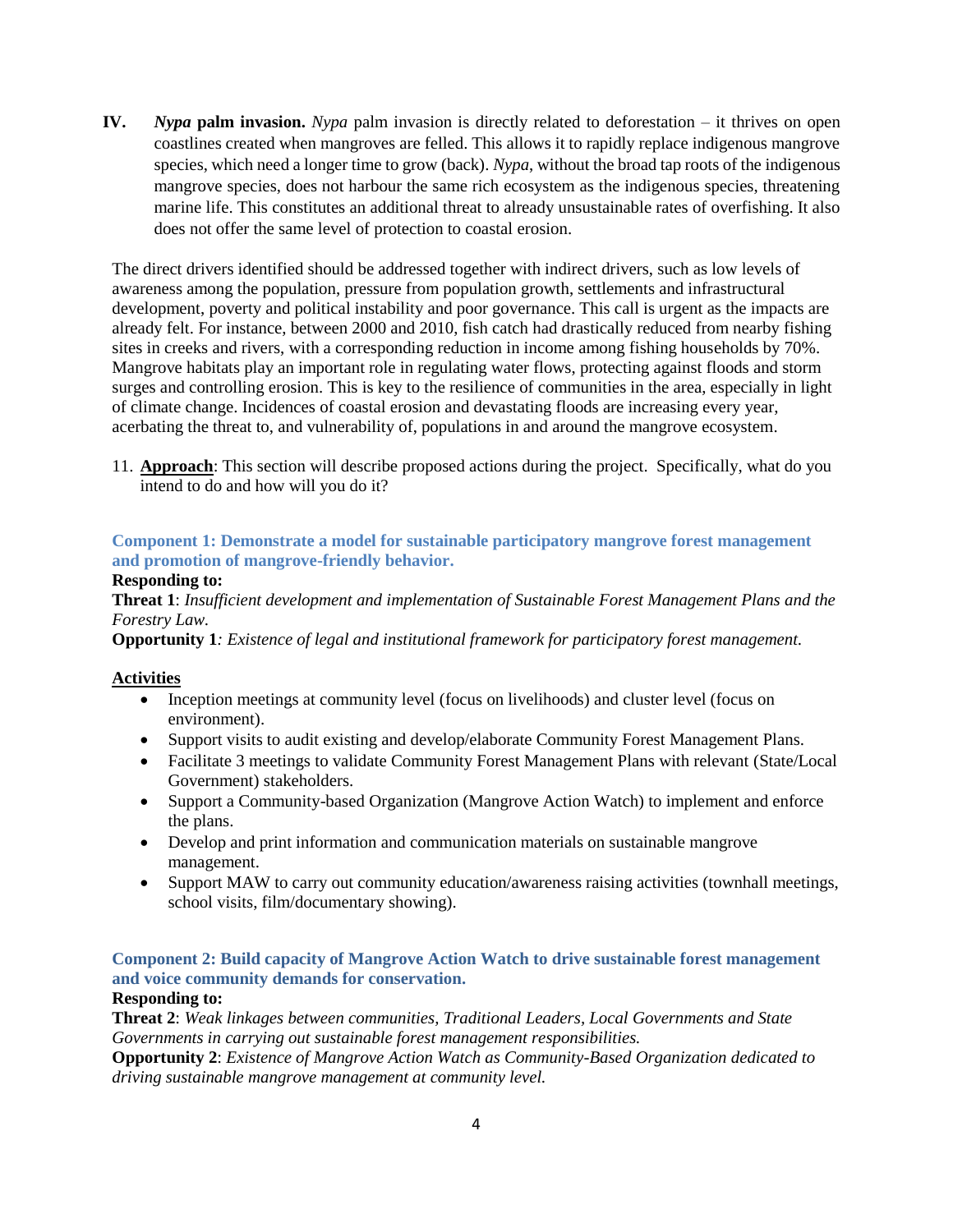- Guide the registration process of Mangrove Action Watch with the Cross River State Ministry of Environment.
- Provide technical training to Mangrove Action Watch on participatory forest management.
- Conduct a training for Mangrove Action Watch on project development and management.
- Conduct a training for Mangrove Action Watch on advocacy.
- Facilitate bi-annual meetings between MAW (2 representatives per community) and a representative from the Local Government Council and Forestry Commission.

#### **Component 3: Supporting viable and sustainable livelihoods not reliant on mangrove resources Responding to:**

**Threat 3**: *Unsustainable reliance of livelihoods on mangrove ecosystem resources.* **Opportunity 3**: *Community engagement in small-scale agriculture with potential to become viable businesses/alternative livelihoods.*

- Support the registration of 15 cooperatives with the Cross River State Cooperatives Society.
- Provide business development training for all 15 cooperatives.
- Training on farming, marketing and processing and environmental and health and safety standards.
- Construction/installation of infrastructure and equipment for improved farming/processing.
- Stocking/provision of seed animals
- Communities lead through production cycles
- Meetings with retailer of low-cost fuel-efficient kilns.
- technical follow-up support and monitoring of environmental and health and safety protocols.
- Borehole construction (palm oil and fish communities).
- Training on Village-Level Operations and Management (VLOM) of the borehole.

#### **Component 4: Facilitate mangrove regeneration and management of woodlots for sustainable firewood harvesting**

#### **Responding to:**

**Threat 4**: *Insufficient availability of sustainable firewood sources and slow regeneration of depleted mangrove areas.*

**Opportunity 4:** *Firewood and fish scarcity driving community demand for controlled and sustainable harvesting.* 

- Select a site for mangrove regeneration and woodlots.
- Conduct a training on the Cross River State Forestry Law.
- Develop a nursery for mangrove and woodlot species.
- Establish a mangrove regeneration site and a woodlot site.

#### **Component 5: Build evidence base on models for participatory forest management and alternative livelihoods approaches in mangrove areas.**

#### **Responding to:**

**Threat 5**: *Little documented evidence to inform decision-making, programming and advocacy on participatory mangrove forest management and alternative livelihoods.*

**Opportunity 5**: *UP/NGOCE experience in and contribution to Cross River State's mangroves status as global mangrove pilot site under UN-REDD+.*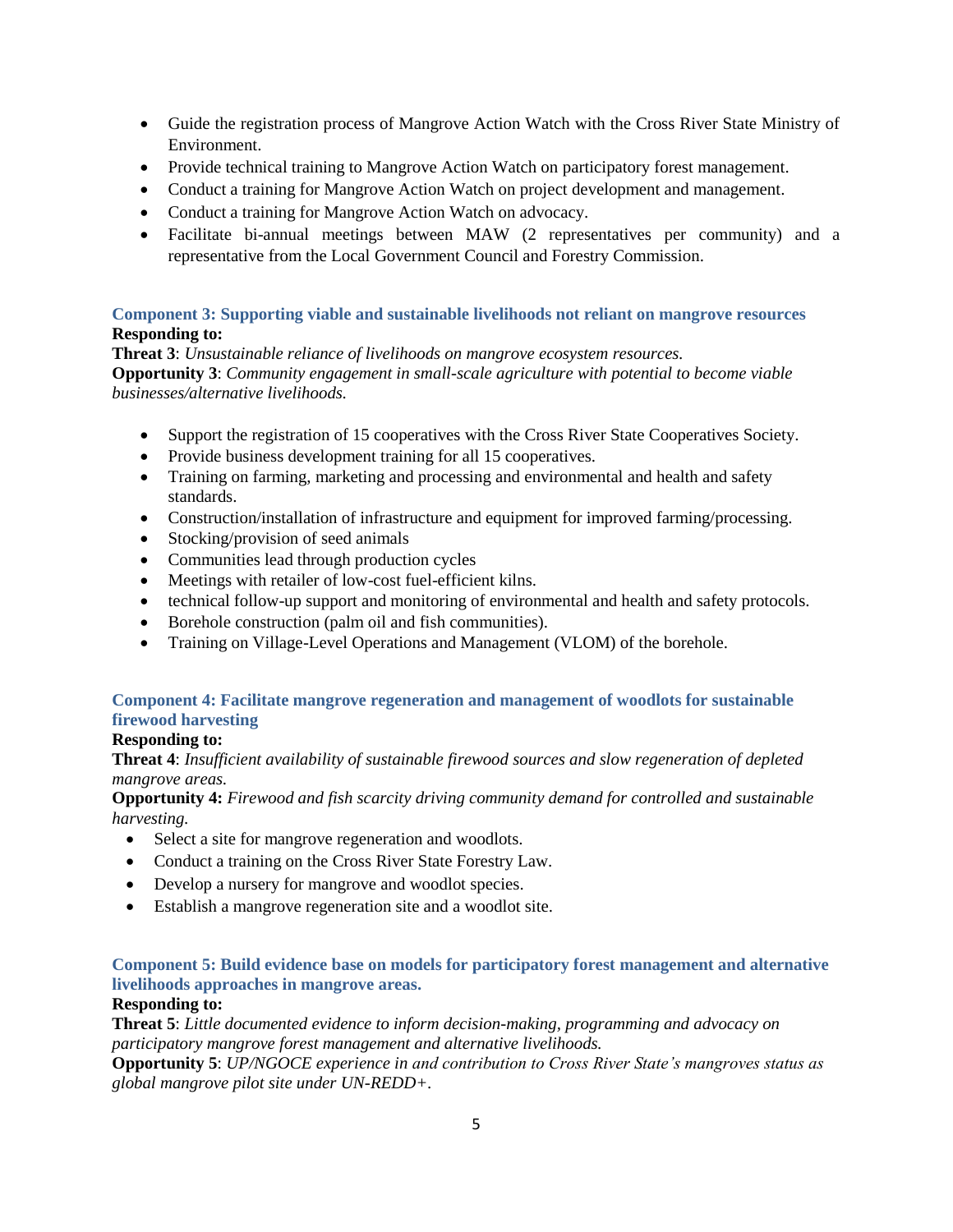- Conduct a baseline study.
- Facilitate an exchange visit for MAW to other Community-based Organizations committed to conservation of the Cross River State Rainforest.
- Attend CEPF country workshop.
- Facilitate learning exchange visits between community representatives.
- Conduct regular monitoring and learning visits.
- Conduct a final review.

12. **Anticipated impact:** this section will describe the impact and how this impact has been determined.

#### **Component 1: No anticipated impact Component 2: No anticipated impact Component 3: Minimal anticipated impact**

Minimal impact could be anticipated in the support for sustainable livelihoods activities. All activities have been designed to have a positive impact on the ecosystem/environment. In a similar, previous project, no negative environmental/social impacts were identified. All activities are currently already practiced in the communities, though at smaller scale.

However, the introduction of fish ponds, semi-mechanized processing, and intensive pig/poultry rearing could potentially have an environmental/social impact (details in table 1).

| <b>Risks</b>                                                                                                                                                                                                                                                                                                                                                                                                                                                                                                                                                                                                                                                                                                                                                                                                                                                                                    | Likelihood                                                                                                                                                                                                                |
|-------------------------------------------------------------------------------------------------------------------------------------------------------------------------------------------------------------------------------------------------------------------------------------------------------------------------------------------------------------------------------------------------------------------------------------------------------------------------------------------------------------------------------------------------------------------------------------------------------------------------------------------------------------------------------------------------------------------------------------------------------------------------------------------------------------------------------------------------------------------------------------------------|---------------------------------------------------------------------------------------------------------------------------------------------------------------------------------------------------------------------------|
|                                                                                                                                                                                                                                                                                                                                                                                                                                                                                                                                                                                                                                                                                                                                                                                                                                                                                                 | Minimal                                                                                                                                                                                                                   |
|                                                                                                                                                                                                                                                                                                                                                                                                                                                                                                                                                                                                                                                                                                                                                                                                                                                                                                 |                                                                                                                                                                                                                           |
| This risk is minimal because only native catfish species will be used                                                                                                                                                                                                                                                                                                                                                                                                                                                                                                                                                                                                                                                                                                                                                                                                                           |                                                                                                                                                                                                                           |
|                                                                                                                                                                                                                                                                                                                                                                                                                                                                                                                                                                                                                                                                                                                                                                                                                                                                                                 |                                                                                                                                                                                                                           |
| Waste generation. Cassava processing (into Gari) generates waste in<br>the form of peels, fibrous materials, liquor and waste water. The solid<br>waste in cassava processing comprises the cassava peels, fibrous<br>material and chaff. The liquid waste is composed mainly of the liquor<br>pressed out of the pulp and that obtained after washing the peeled<br>roots.<br>Often, this is drained away into the bush or communities.<br>This can change aquatic ecology and affect plant, animal and<br>human health. If the wastewater is used for irrigation,<br>cyanide concentrations can have a negative impact on plant<br>growth and development.<br>Finally, inadequate handling of waste water can cause health<br>problems if it flows into communities by providing breeding<br>grounds for mosquitos. These issues are more common<br>where traditional processing takes place. | Low                                                                                                                                                                                                                       |
|                                                                                                                                                                                                                                                                                                                                                                                                                                                                                                                                                                                                                                                                                                                                                                                                                                                                                                 | Low                                                                                                                                                                                                                       |
| bunches, seed shells and fibre from mesocrap.                                                                                                                                                                                                                                                                                                                                                                                                                                                                                                                                                                                                                                                                                                                                                                                                                                                   |                                                                                                                                                                                                                           |
| EFB (Empty Fruit Bunches) are rich in plant nutrients and                                                                                                                                                                                                                                                                                                                                                                                                                                                                                                                                                                                                                                                                                                                                                                                                                                       |                                                                                                                                                                                                                           |
|                                                                                                                                                                                                                                                                                                                                                                                                                                                                                                                                                                                                                                                                                                                                                                                                                                                                                                 | Introduction of exotic species into the freshwater environment.<br>in the fish ponds.<br>Waste generation. Solid waste consists of decanter cake, empty fruit<br>also improves chemical and physical properties of soil - |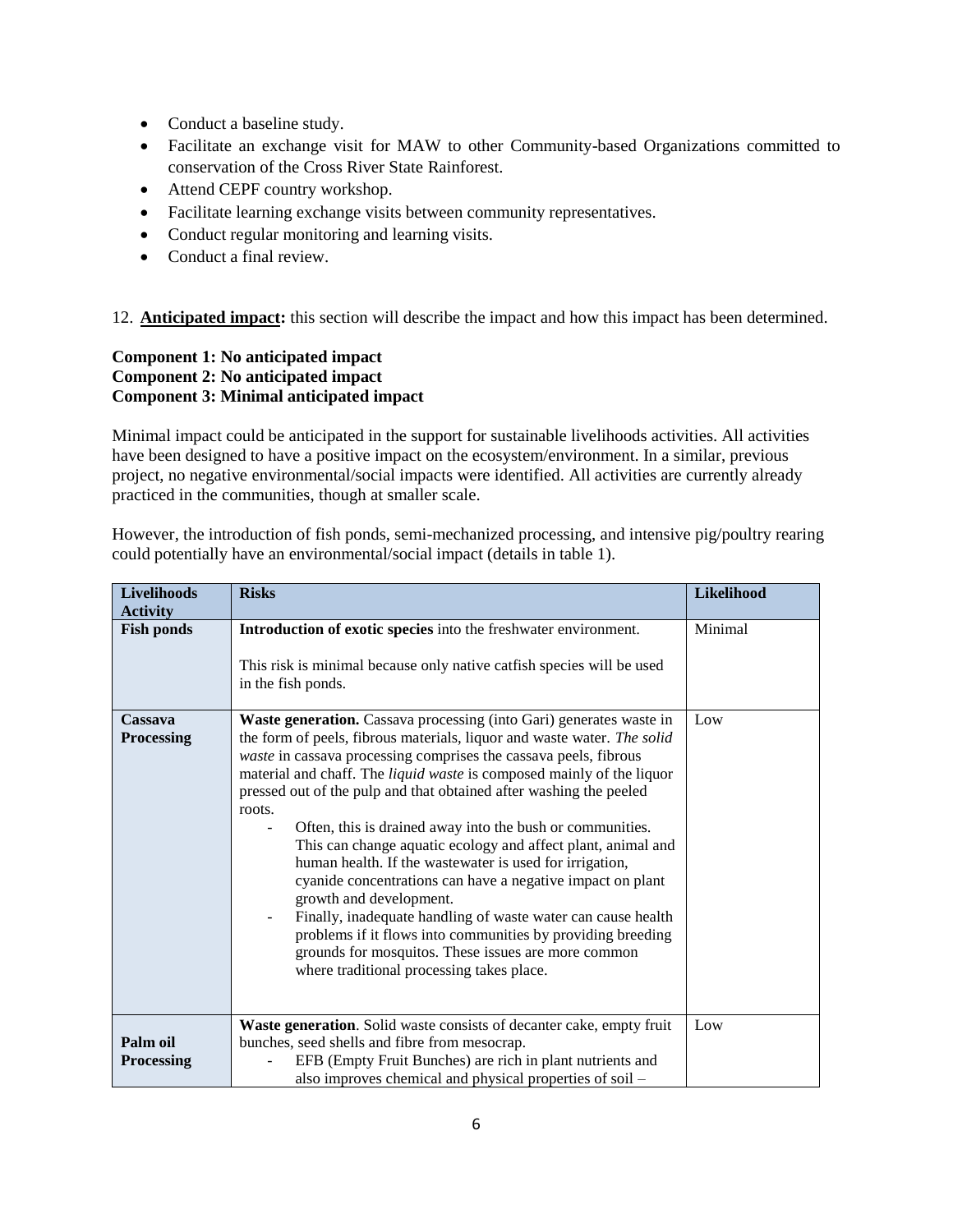|                                   | however, they would need to be shredded before application<br>to the soil.<br>Palm oil mill Effluent (POME) is also produced. POME is a<br>thick brown viscous liquid that is non-toxic but contains<br>soluble materials that may have an impact on the<br>environment. POME is a critical pollutant if released without<br>treatment into rivers and lakes.<br>Another concern can be the odor from oil palm processing.                                                                                                                                                                                                                                                                                                                                                                                                                                                                                                                                                                                                                                                                                                                                                                                                                                                                                                                                                                                                                                                                                                                                                                                                                                                                                                                                                                                                                                                                  |                   |
|-----------------------------------|---------------------------------------------------------------------------------------------------------------------------------------------------------------------------------------------------------------------------------------------------------------------------------------------------------------------------------------------------------------------------------------------------------------------------------------------------------------------------------------------------------------------------------------------------------------------------------------------------------------------------------------------------------------------------------------------------------------------------------------------------------------------------------------------------------------------------------------------------------------------------------------------------------------------------------------------------------------------------------------------------------------------------------------------------------------------------------------------------------------------------------------------------------------------------------------------------------------------------------------------------------------------------------------------------------------------------------------------------------------------------------------------------------------------------------------------------------------------------------------------------------------------------------------------------------------------------------------------------------------------------------------------------------------------------------------------------------------------------------------------------------------------------------------------------------------------------------------------------------------------------------------------|-------------------|
| Poultry/pig<br>rearing            | Poor knowledge of biosecurity and disease prevention - without<br>the information and knowledge for biosecurity practices and farm<br>hygiene will increase the risk of disease agents (e.g. Newcastle and<br>diarrhea) being transmitted to and from farms. A disease outbreak can<br>have bio- and economic consequences.<br>Inadequate handling/storage/usage of disinfectants - disinfectants<br>(bought by farmers) are used to avoid pathogen contamination in the<br>animal housing, after first cleaning by removing foreign materials<br>(dust, soil organic matter), use of sunlight and soap and water.<br>Farmers may use phenolic type disinfectants. Personal protection for<br>eyes and hands recommended. Toxicology: eye and skin irritation.<br>Unused material considered hazardous, however, product may be<br>neutralized and flushed with large amounts of water.<br>Waste generation. The production of poultry results in hatchery<br>wastes, manure (bird excrement), litter (bedding materials such as<br>sawdust, wood shavings, straw and peanut or rice hulls). The<br>processing of poultry results in additional waste materials, including<br>offal (feathers, entrails and organs of slaughtered birds), processing<br>wastewater and bio-solids. There will be no free ranging of pigs and<br>poultry.<br>This could raise potential health and environmental concerns<br>as sources of compounds, vectors for insects and vermin and<br>pathogenic micro-organisms.<br>If not handled properly, this could include degradation of<br>nearby surface and/or groundwater, resulting from increased<br>loading of nutrients such as nitrogen and phosphorus.<br>Environmental pollution occurs when manure or litter is<br>applied to the land in excess of the receiving crop's capacity<br>to utilize the nutrients. Over-applying fertilizer can lead to | Low<br>Low<br>Low |
| <b>Boreholes</b><br>(water wells) | nitrate leaching into water.<br>Excessive water abstraction -water consumption greater than yield.<br>More than one borehole abstracting water from the same groundwater<br>source is possible.<br>Water Quality: unknown pollutants leaching into groundwater is<br>possible.                                                                                                                                                                                                                                                                                                                                                                                                                                                                                                                                                                                                                                                                                                                                                                                                                                                                                                                                                                                                                                                                                                                                                                                                                                                                                                                                                                                                                                                                                                                                                                                                              | low               |

#### **Component 4: Minimal anticipated impact**

Minimal impact could be anticipated in the development of mangrove regeneration and sustainable woodlot sites.

| <b>Activity</b>  | <b>Risks</b>                                       | <b>Likelihood</b> |
|------------------|----------------------------------------------------|-------------------|
| Mangrove         | Exposure to erosion during preparation of land for | Minimal           |
| regeneration $&$ | nurseries/regeneration sites.                      |                   |
| firewood         | Introduction of invasive tree species              | Minimal           |
| woodlots         |                                                    |                   |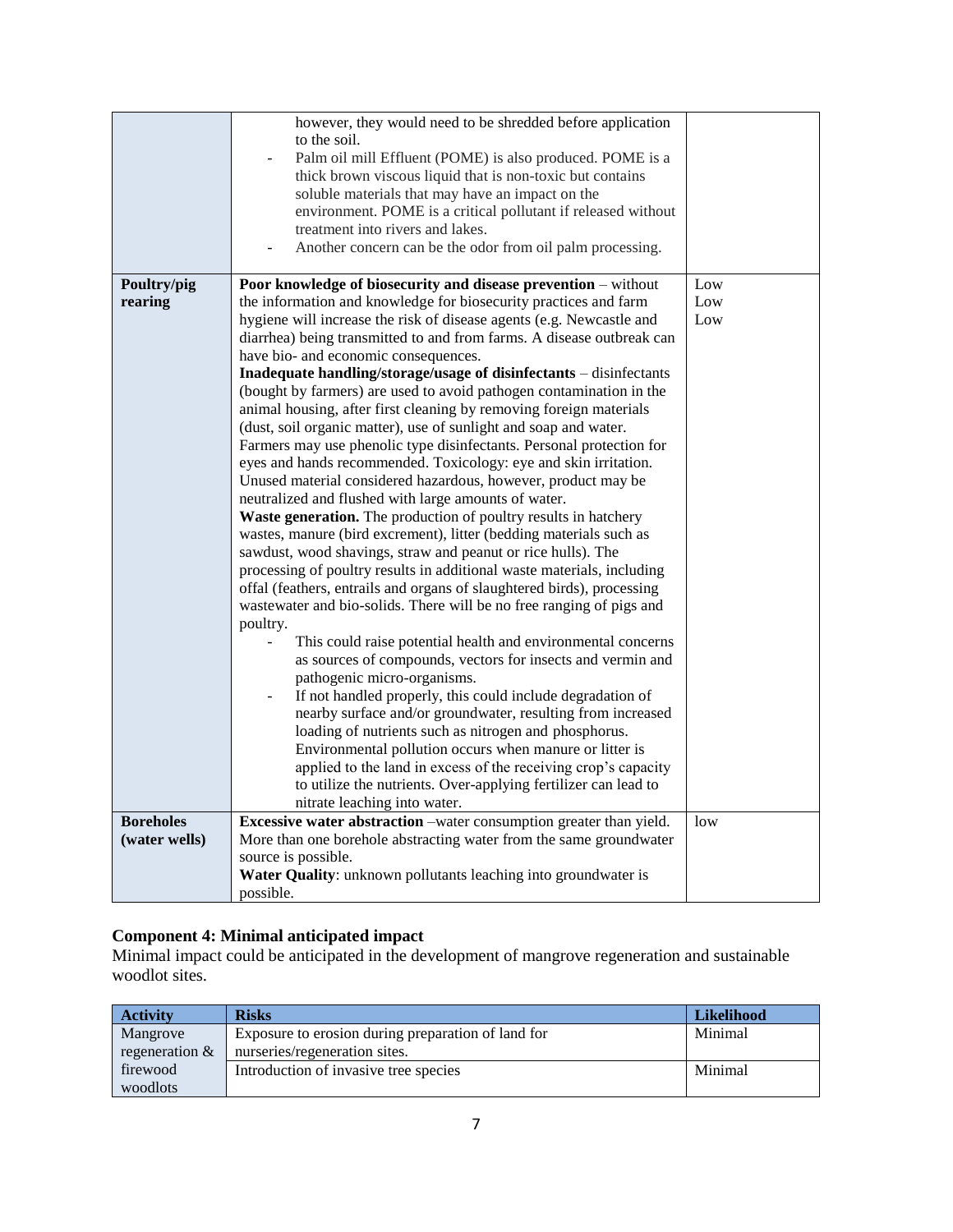#### **Component 5: No anticipated impact**

13. **Mitigation measures**: Describe measures that will be taken to mitigate negative impacts.

General: Before the start of project implementation, the project will do a more extensive environmental and social impact assessment as part of its baseline study. This should further inform and refine the environmental and social safeguarding plan through:

- A field verification/site reconnaissance visit to assess any relevant environmental concerns and conditions on production/processing sites;
- Identification of sensitive components of the existing environment and project activities;
- Appraisal of the project activities and assessment of any negative and positive impacts on the environment through Focus Group Discussion and Key Informant Interviews;

The methodology will further be influenced by international and Nigerian standards and best practices and CEPF guidelines.

| <b>Livelihoods</b><br><b>Activity</b> | <b>Risks</b>                                                       | <b>Mitigation/safeguarding measures</b>                                                                                                                                                                                                                                                                                                                                                                                                                                                                    |
|---------------------------------------|--------------------------------------------------------------------|------------------------------------------------------------------------------------------------------------------------------------------------------------------------------------------------------------------------------------------------------------------------------------------------------------------------------------------------------------------------------------------------------------------------------------------------------------------------------------------------------------|
| <b>Fish ponds</b>                     | Introduction of exotic species into the freshwater<br>environment. | Fish species selected for the project will<br>be catfish, a species already found in the<br>Cross River State mangrove freshwater<br>sites and therefore does not constitute a<br>risk of introducing exotic species.                                                                                                                                                                                                                                                                                      |
|                                       |                                                                    | Catfish is a main staple, and the fish<br>species primarily consumed in the area,<br>with consistently high market demand.<br>Catfish production is also relatively easy,<br>low-risk and low-cost as compared to<br>other species. Hence, the communities<br>supported with fish ponds will have little<br>incentive to start introducing new species.<br>Nevertheless, to further mitigate the risk<br>of introduction of exotic species into the<br>fish ponds, the following actions will be<br>taken: |
|                                       |                                                                    | 1. All community stakeholders and<br>households involved in managing the fish<br>ponds will be sensitized and educated on<br>the risk of introducing exotic species;<br>2. All members of fishing cooperative                                                                                                                                                                                                                                                                                              |
|                                       |                                                                    | develop and sign an agreement/<br>conditions for managing the fish ponds.<br>This will include a prohibition on the<br>introduction of any other type of fish than<br>catfish locally found;                                                                                                                                                                                                                                                                                                               |

Activity-specific mitigation and other safeguarding measures: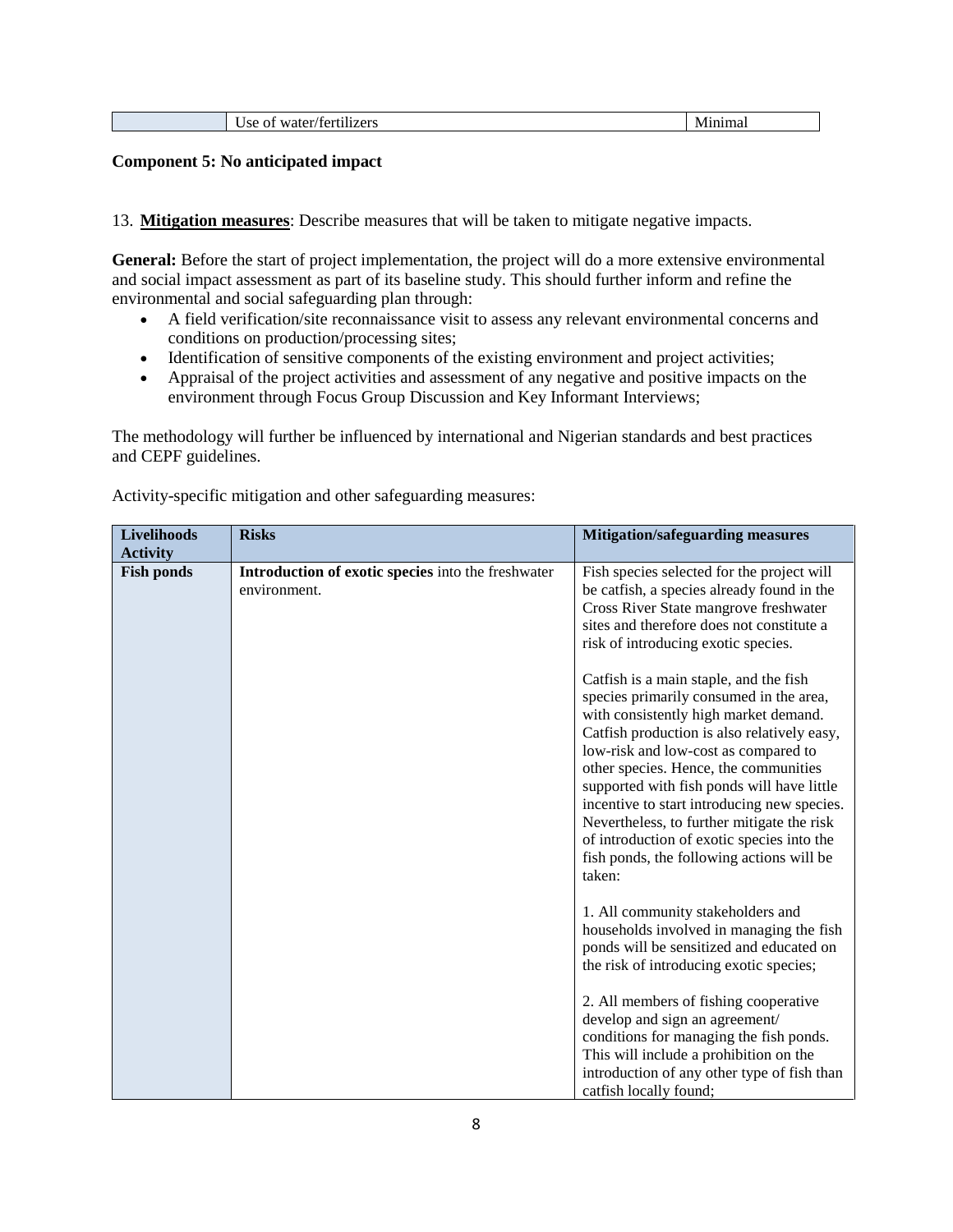|                        |                                                                                                                                                                                                                                                                                                                                                                                                                                                                                                                                                                                                                                                                                                                                                                                                                                                                                                                   | 3. The agreement/conditions will<br>establish sanctions (fines) if any members<br>are found introducing new species.<br>4. Community leadership (chiefs) will be<br>sensitized and be asked to back<br>enforcement of the rules – this includes<br>sanctioning if exotic species are<br>introduced after the project ends.<br>5. There will be regular follow-up visits<br>by the project team to check fish stocks<br>and compliance with the environmental<br>safeguards.<br>Additional measures:<br>Integrated fish farming will be promoted.<br>This means integrated management and<br>comprehensive use of aquaculture,<br>agriculture and livestock. Organic waste<br>will be used to fertilize fish ponds, while<br>small vegetable gardens around the fish<br>pond sites will be encouraged.<br>A site assessment will assess risk of<br>flooding etc. However, there is no<br>significant risk to the environment. |
|------------------------|-------------------------------------------------------------------------------------------------------------------------------------------------------------------------------------------------------------------------------------------------------------------------------------------------------------------------------------------------------------------------------------------------------------------------------------------------------------------------------------------------------------------------------------------------------------------------------------------------------------------------------------------------------------------------------------------------------------------------------------------------------------------------------------------------------------------------------------------------------------------------------------------------------------------|------------------------------------------------------------------------------------------------------------------------------------------------------------------------------------------------------------------------------------------------------------------------------------------------------------------------------------------------------------------------------------------------------------------------------------------------------------------------------------------------------------------------------------------------------------------------------------------------------------------------------------------------------------------------------------------------------------------------------------------------------------------------------------------------------------------------------------------------------------------------------------------------------------------------------|
| Cassava<br>Processing  | Waste generation. Cassava processing (into Gari)<br>generates waste in the form of peels, fibrous<br>materials, liquor and waste water. The solid waste<br>in cassava processing comprises the cassava peels,<br>fibrous material and chaff. The liquid waste is<br>composed mainly of the liquor pressed out of the<br>pulp and that obtained after washing the peeled<br>roots.<br>Often, this is drained away into the bush or<br>communities. This can change aquatic<br>ecology and affect plant, animal and<br>human health. If the wastewater is used for<br>irrigation, cyanide concentrations can have<br>a negative impact on plant growth and<br>development.<br>Finally, inadequate handling of waste<br>water can cause health problems if it flows<br>into communities by providing breeding<br>grounds for mosquitos. These issues are<br>more common where traditional<br>processing takes place. | Cassava processing sites will be located<br>at least 100 meters from any water<br>sources to avoid contamination.<br>Solid waste management will be<br>processed through integrated farming as<br>much as possible. Peels will be fed to<br>ruminants. Furthermore, fibrous waste<br>can be dried and used for the production<br>of cassava flour. Chaff consists of the<br>very fine material obtained after sieving<br>the pulp. This material is finer than the<br>fibrous material used in preparing cassava<br>flour. This can be promoted as a by-<br>product, in particular as a poultry feed.<br>Any excess solid waste will be disposed<br>in a cesspit, where they decompose over<br>time. Communities will be trained on<br>proper disposal and use of the cesspit as<br>part of initial and technical follow-up<br>support training.                                                                             |
| Palm oil<br>Processing | Waste generation. Solid waste consists of decanter<br>cake, empty fruit bunches, seed shells and fiber<br>from mesocrap.                                                                                                                                                                                                                                                                                                                                                                                                                                                                                                                                                                                                                                                                                                                                                                                          | No new palm plantations will be<br>supported; support will be targeted at<br>improved processing only. Nevertheless,                                                                                                                                                                                                                                                                                                                                                                                                                                                                                                                                                                                                                                                                                                                                                                                                         |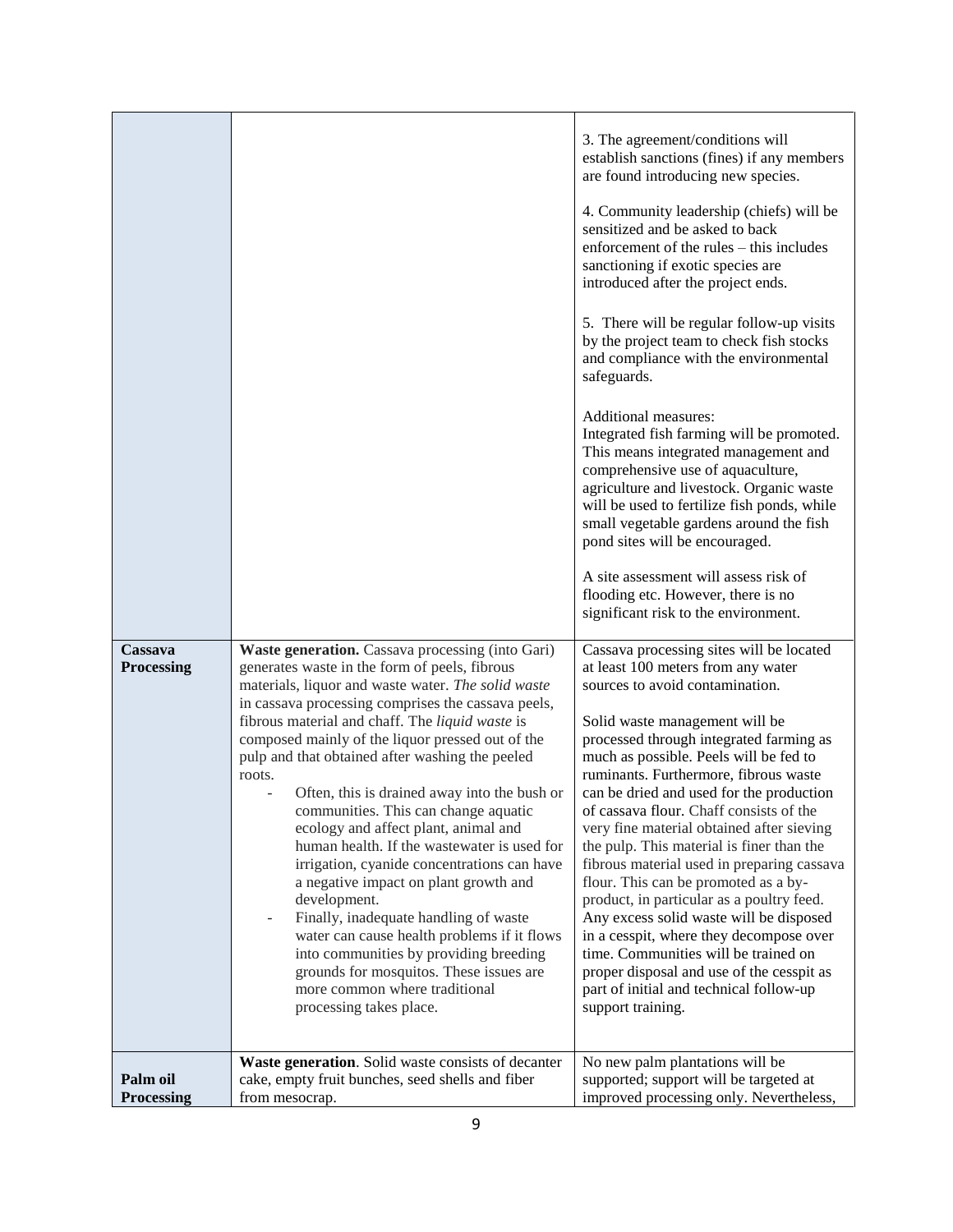|                        | EFB (Empty Fruit Bunches) are rich in<br>plant nutrients and also improves chemical<br>and physical properties of soil – however,<br>they would need to be shredded before<br>application to the soil.<br>Palm oil mill Effluent (POME) is also<br>produced.<br>Another concern can be the odor from oil<br>palm processing.                                                                                                                                                                                                                                                                                                                                                                                                                                                                                                                                                                                                                                                                                                                                            | within the Cross River State ecosystem<br>palm oil will not displace mangrove<br>forest as it oil palms do not grow well in<br>the saline transitional waters favored by<br>mangrove forest species.<br>Palm kernel waste will be recycled to be<br>used as firewood source, for pig feed or to<br>check soil erosion.<br>The fiber recovered from the nut/fiber<br>separation is a good combustible material<br>and finds uses as boiler fuels.<br>The location of the processing site will be<br>important to avoid odor.<br>A cesspit will be used to channel effluents<br>and avoid any form of environmental<br>degradation.                                                                                                                                                                                                                                                                                                                                                                                                                                                                                                                                                                                                      |
|------------------------|-------------------------------------------------------------------------------------------------------------------------------------------------------------------------------------------------------------------------------------------------------------------------------------------------------------------------------------------------------------------------------------------------------------------------------------------------------------------------------------------------------------------------------------------------------------------------------------------------------------------------------------------------------------------------------------------------------------------------------------------------------------------------------------------------------------------------------------------------------------------------------------------------------------------------------------------------------------------------------------------------------------------------------------------------------------------------|----------------------------------------------------------------------------------------------------------------------------------------------------------------------------------------------------------------------------------------------------------------------------------------------------------------------------------------------------------------------------------------------------------------------------------------------------------------------------------------------------------------------------------------------------------------------------------------------------------------------------------------------------------------------------------------------------------------------------------------------------------------------------------------------------------------------------------------------------------------------------------------------------------------------------------------------------------------------------------------------------------------------------------------------------------------------------------------------------------------------------------------------------------------------------------------------------------------------------------------|
| Poultry/pig<br>rearing | Poor knowledge of biosecurity and disease<br>prevention<br>Inadequate handling/storage/usage of<br>disinfectants<br>Waste generation. The production of poultry<br>results in hatchery wastes, manure (bird excrement),<br>litter (bedding materials such as sawdust, wood<br>shavings, straw and peanut or rice hulls). The<br>processing of poultry results in additional waste<br>materials, including offal (feathers, entrails and<br>organs of slaughtered birds), processing wastewater<br>and bio-solids.<br>This could raise potential health and<br>environmental concerns as sources of<br>compounds, vectors for insects and vermin<br>and pathogenic micro-organisms.<br>If not handled properly, this could include<br>degradation of nearby surface and/or<br>groundwater, resulting from increased<br>loading of nutrients such as nitrogen and<br>phosphorus.<br>Environmental pollution occurs when<br>$\overline{\phantom{a}}$<br>manure or litter is applied to the land in<br>excess of the receiving crop's capacity to<br>utilize the nutrients. | For animal rearing activities, only sites<br>with low proximity and sensitivity to<br>environmental impacts will be selected.<br>In practice, this means production sites<br>will be located upland, rather than in<br>close proximity to freshwater.<br>Animal rearing will be intensive and<br>closed-system, no free range. Waste will<br>be collected and recycled as manure for<br>farming – this is already done by women<br>in the communities, and considered an<br>added advantage of pig rearing. This<br>provides an additional incentive that will<br>minimize the risk of contamination.<br>Only environmentally friendly<br>construction materials will be used.<br>Integrated farming/waste management<br>techniques will be promoted. This will<br>have a knock-on effect on other farms as<br>well. Most animal rearing products can<br>provide organic and inorganic nutrients<br>that are of value if managed and recycled<br>properly. Most poultry manure and litter<br>can be applied to farms - farmers will be<br>sensitized on appropriate application as<br>pig and especially poultry manure is<br>highly concentrated.<br>Appropriate training using elements of<br>the Farmer Field Schools approach will |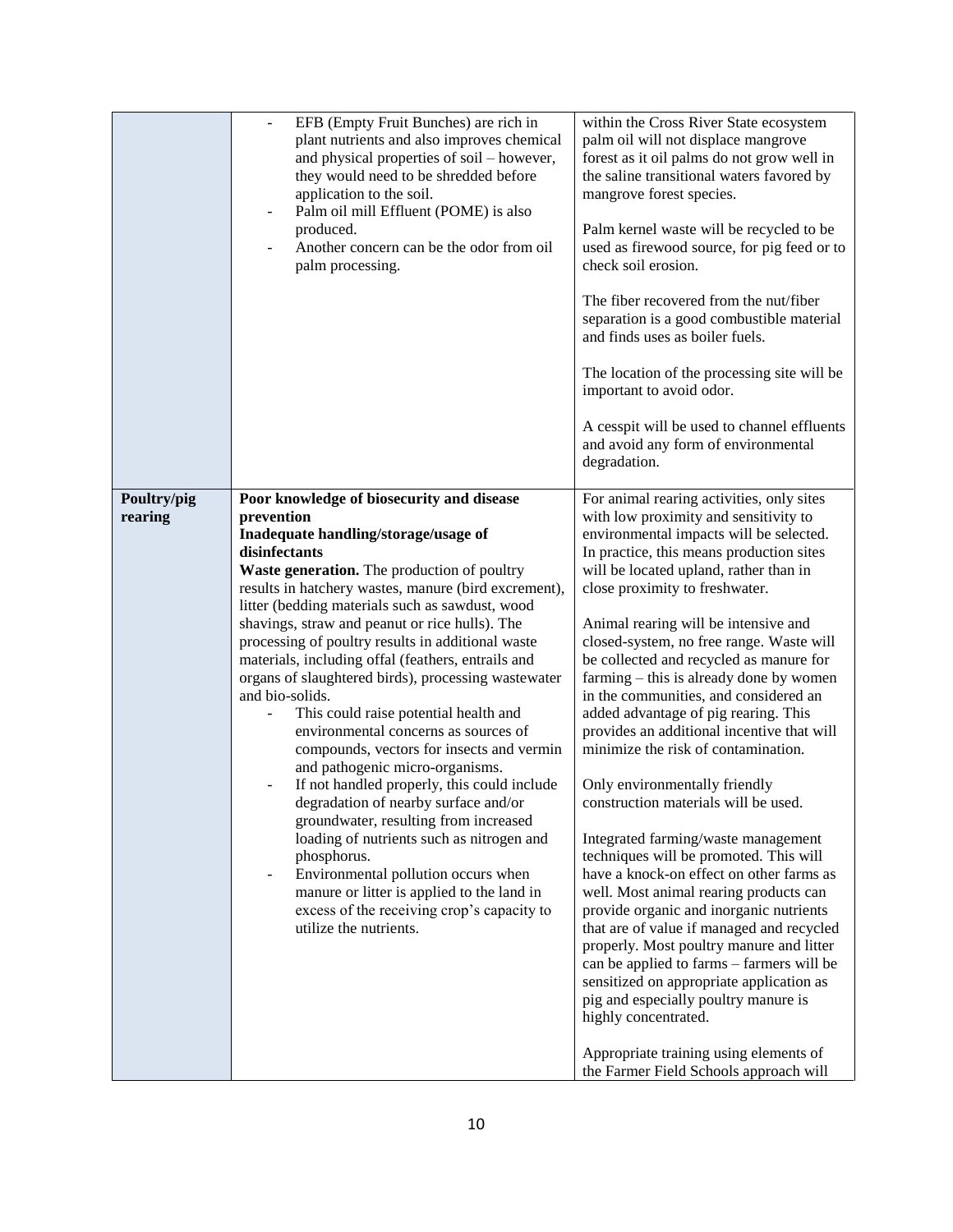|                                  |                                                                                                                                                                                                                                                                  | prevent and reduce incidence of parasites<br>to the minimum.                                                                                                                                                                                                                                                                                                                     |
|----------------------------------|------------------------------------------------------------------------------------------------------------------------------------------------------------------------------------------------------------------------------------------------------------------|----------------------------------------------------------------------------------------------------------------------------------------------------------------------------------------------------------------------------------------------------------------------------------------------------------------------------------------------------------------------------------|
| <b>Borehole</b><br>(water wells) | <b>Excessive water abstraction</b> – water consumption<br>greater than yield. More than one borehole<br>abstracting water from the same groundwater<br>source is possible.<br><b>Water Quality:</b> unknown pollutants leaching into<br>groundwater is possible. | The annual rainfall is high (is as much as<br>7,000 mm), and groundwater<br>replenishment good.<br>The borehole will not be used for<br>commercial large-scale agriculture.<br>As much as practically possible any<br>increased sharing of same<br>groundwater/aquifer will be minimised.<br>Biological and chemical water sampling<br>for laboratory quality assurance testing. |

## **Component 4**

| <b>Activity</b>                                    | <b>Risks</b>                                                                        | <b>Mitigation/Safeguarding measures</b>                                                                                                                                                                                                                                                                                                                                                                                         |
|----------------------------------------------------|-------------------------------------------------------------------------------------|---------------------------------------------------------------------------------------------------------------------------------------------------------------------------------------------------------------------------------------------------------------------------------------------------------------------------------------------------------------------------------------------------------------------------------|
| Mangrove<br>regeneration &<br>firewood<br>woodlots | Loss of access to $land$ – especially for vulnerable<br>populations (e.g. IDPs).    | Specific consultations may be decided<br>upon at baseline stage to ensure there is<br>no loss of access as a result of<br>discrimination against vulnerable<br>populations (especially IDP's);<br>Please refer to section 15 for more details.<br>(permission from landowner)                                                                                                                                                   |
|                                                    | Exposure to erosion during preparation of land for<br>nurseries/regeneration sites. | Only already degraded sites will be<br>selected. These are already cleared, or<br>have only Nypa palms, which on itself<br>does not prevent erosion.<br>There will be very minimal exposure of<br>the soil to erosion through digging of<br>planting holes and filling of nursery bags<br>with soil.                                                                                                                            |
|                                                    | Introduction of invasive tree species                                               | Only indigenous fast growing plant<br>species will be selected for planting,<br>therefore there will be no risk of invasive<br>species introduction.                                                                                                                                                                                                                                                                            |
|                                                    | <b>Use of Fertilizers</b>                                                           | Only composting with grass and humus<br>soil, no chemicals. Usually, mangroves<br>can restore naturally through their<br>propagules if stress factors are not<br>present. In the case of the areas in<br>question, several stress factors exist<br>requiring therefore that we raise nurseries<br>of mangrove for transplanting as<br>seedlings. There is a higher rate of<br>survival of seedlings compared to other<br>forms. |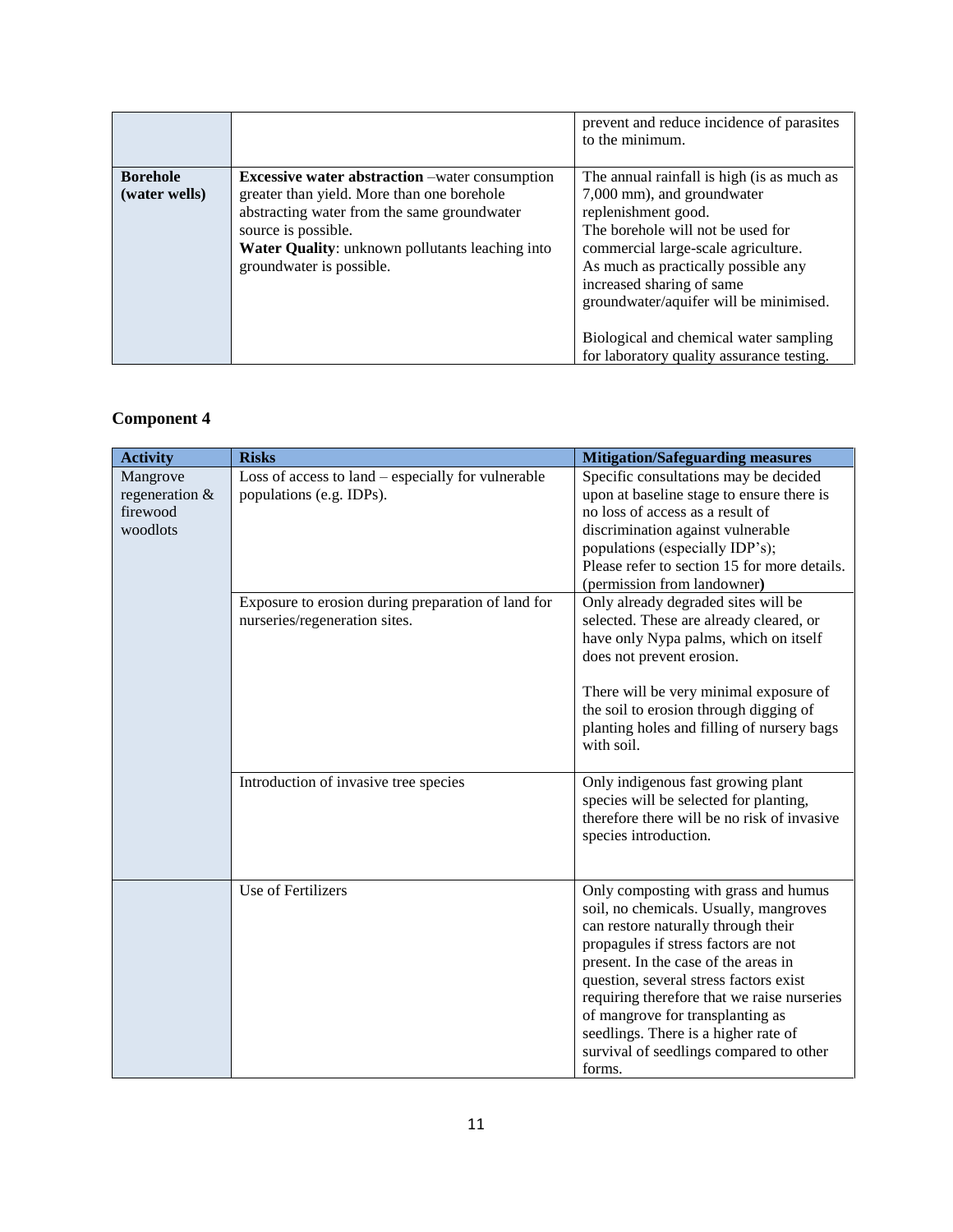1 **Actions to ensure health and safety**: Describe actions that will be taken to ensure the health and safety of workers as well as the site. Include a description of waste management and/or disposal.

Waste management details are found above. Health and safety measures are described into detail in the Health and Safety Safeguarding plan for the project.

2 **Monitoring and Evaluation**: This section aims to outline what steps the proponent will take to monitor and evaluate the impact of the proposed intervention.

Environmental (waste) management and safeguarding will be included in all trainings and installation/construction of equipment.

The baseline environmental and social impact will result in a full environmental and social management plan. The NGOCE Livelihoods and Forest Officers will report on a monthly basis on relevant indicators developed as part of the monthly progress report.

This is likely to include indicators on:

- Application of integrated farming/aquaculture/forest techniques;
- Application of appropriate waste management/disposal techniques;
- Application of appropriate storage and application of disinfectants;
- Adherence to Health and Safety Protocols.

The NGOCE Officers will conduct bi-monthly follow-up visits and will be required to document and report any issues of environmental and social concern to determine follow-up actions. This will be an additional safeguard in addition to community safeguarding protocols. Furthermore, a risk audit/assessment will be done every 6 months.

15. **Permission of the landowner**: Please verify permission of the landowner to undertake actions on the site, and verify that you have the required permits to undertake this work.

Land needs to be made available by the community for production and/or processing and equipment, as well as for nursery and woodlot development. The project ensures it has full permission by:

- Extensively researching the local land use system through consultations with Traditional and Community Leaders;
- Specific consultations may be decided upon at baseline stage to ensure there is no loss of access as a result of discrimination against vulnerable populations (especially IDP's);
- Only lands that have clear land title and customary rights, and that are approved by the local authority and community leaders are selected;
- The project will establish a transparent and fair system for resolving conflicts and grievances based on local structure;
- The project will enter into a formal agreement with families with any claims to the sites selected (if necessary).
- 3 **Consultation**: This section aims to outline the range of informed consultations that the grantee has had both with experts to optimize the potential for success, and with stakeholders, particularly local communities, who are potentially affected by the proposed actions. Include dates of consultations.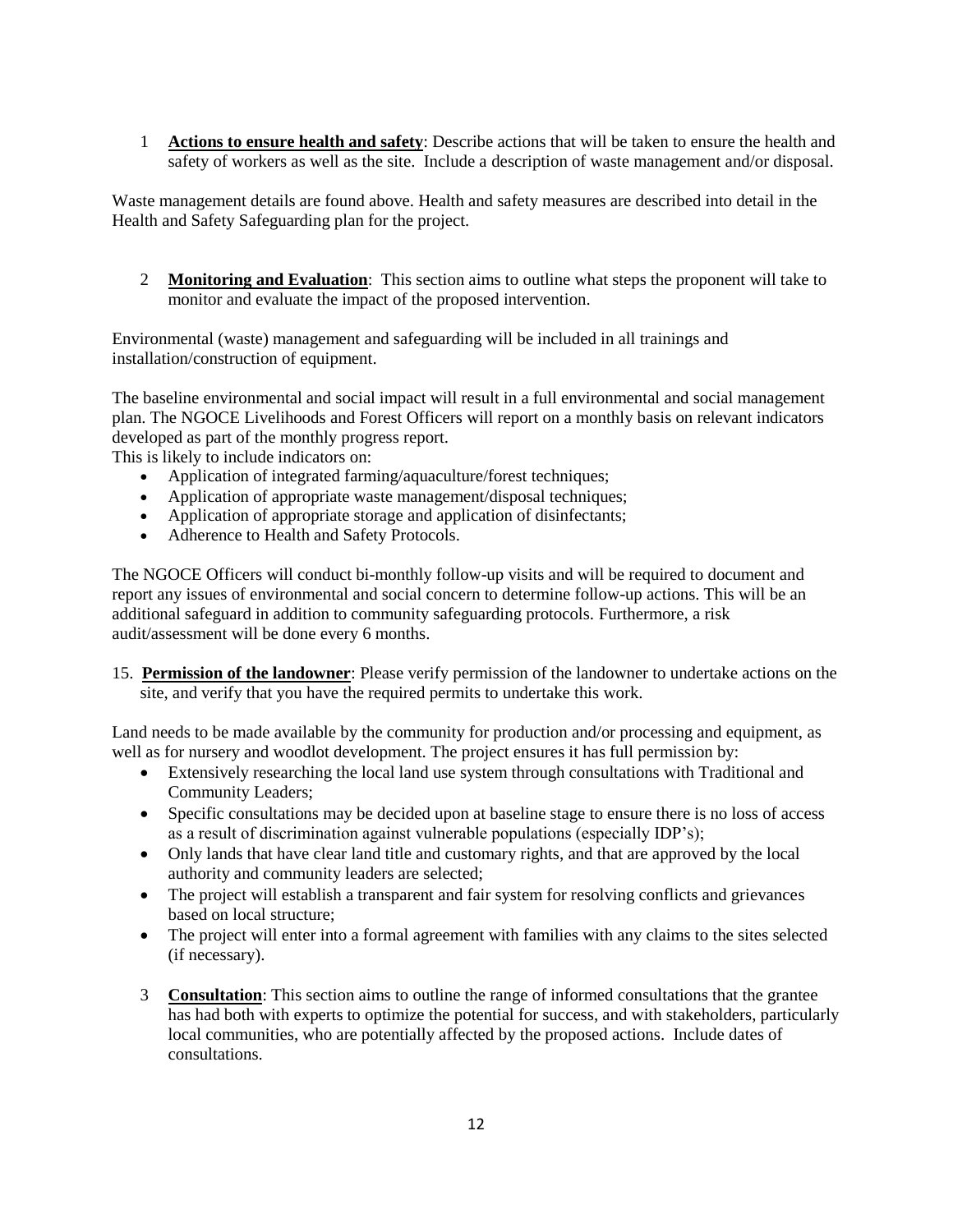The design of the IMFOMALN project is an outcome of an ongoing process and discussions between stakeholders. While the first stage UN-REDD+ programme followed the IMFORM project in the mangrove areas, the second stage of REDD+ only targets tropical rainforest areas in Cross River State. This has left a gap in engagement in mangrove areas that stakeholders have been planning to fill. Hence, the IMFOMALN project is much anticipated by stakeholders including communities, CBO/NGO's, government players and other development partners and should be considered part of a larger, longrunning programme to support mangrove conservation and livelihoods.

Local partner NGOCE has been engaged throughout the proposal development phase, and contributed their insights based on years of experience working in mangrove forest areas. NGOCE's mission is to facilitate the sustainable development of the environment through awareness creation, advocacy and capacity building of members to carry out intervention programs and projects. Their current and past activities encompass environmental education, organizational capacity building (of members), research on environmental issues, community development and sustainable resource management, and policy and advocacy. Therefore, the scope and objectives of the IMFOMALN project closely reflect the vision, mission and objectives of the organization. The full organizational profile can be found as an attachment.

NGOCE, as credible local partner in environmental management programmes in Cross River State, will be the sub-grantee on the project, following procedures described in UP Nigeria's Partnership and Sub-Grantee Manual. United Purpose will provide continuous hands-on capacity building support in line with its approach to working in partnership with local organizations (more details can be found in the UP Nigeria Partnership and Sub-Grantee Manual). Support will be based on a combination of self-assessment with collaborative needs assessment. Consideration of both perspectives enables for identification of capacity gaps, and offering the best possible support. Mentoring, specific refresher trainings and continuous hands-on support further contribute to a process of capacity building in all areas – including facilitation, M&E, and financial and administrative management.

Representatives from Mangrove Action Watch have been consulted on the development of the project. They have a history of engagement with UP and NGOCE, as MAW was formed during and is a legacy of the IMFORM project. Mangrove Action Watch has seven key objectives: grassroot advocacy for mangrove conservation; awareness creation on mangrove conservation; capacity building (especially of women and youth) in sustainable use of mangrove resources; facilitating participatory community development through conservation; supporting conservation through school clubs; participatory sourcing of funds; facilitating community engagement meetings on conservation. The IMFOMALN project will directly support MAW to carry out their objectives. They have been engaged on the project components – including organizational capacity building proposed as part of this process. Continued support would be much welcomed by the organization, both in terms of short-term support to realization of their objectives, as longer-term strategic support aimed at organizational development and independence. MAW's engagement as stakeholder and first point of contact between the project and communities has already started, as they mobilized communities for (and attended) the stakeholder meeting organized at UP's office on 20th March.

The Director of the Forestry Commission and of the Ministry of Agriculture have attended the stakeholder meeting in UP's office on 20th March. They are aware of and support the goals of the project and their role in implementation as stakeholders. The Forestry Commission in particular welcomes the intervention, as it directly supports their mandate in participatory forest management in line with the Forestry Law.

Chiefs and other representatives from the 15 selected communities attended the stakeholder meeting in UP's office on 20th March. On a separate follow-up visit, a representative on behalf of UP/NGOCE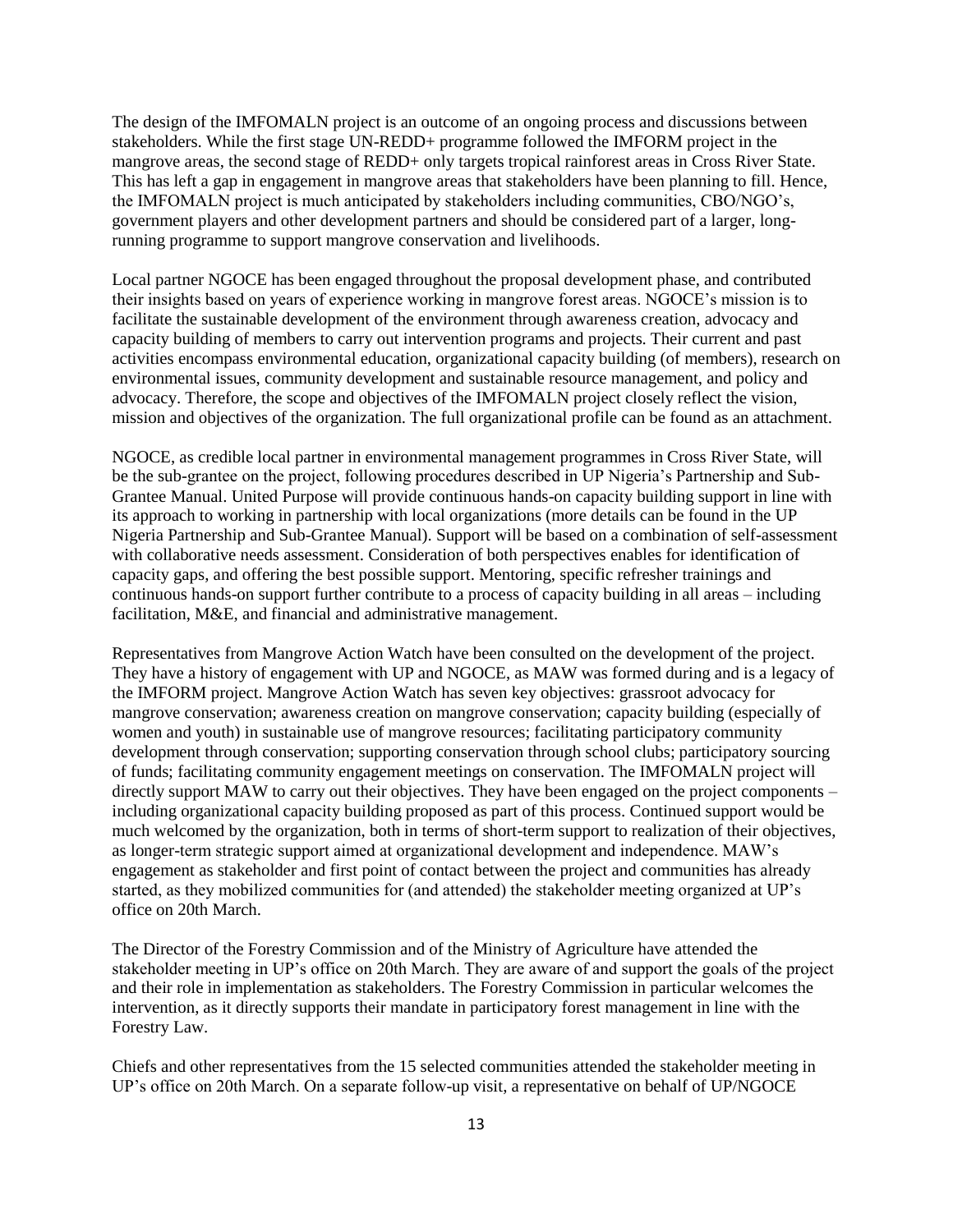together with the chairperson of MAW visited all communities. This provided opportunity for traditional and community leaders, including those not attending the stakeholder engagement meeting. As a result, all communities have been engaged, including key constituent groups of chiefs, women leaders and youth leaders. They have subsequently delivered their support letters and provided additional input and asked questions for further clarification on the timeline and scope of the project.

All stakeholders were provided with UP contact details and an open invitation for further discussions and input. To date, all feedback has been positive, with chiefs and communities welcoming the project and demonstrating interest in and commitment to the project.

4 **Disclosure**: CEPF requires that safeguard documents are disclosed to affected local communities and stakeholders prior to project implementation. Please describe efforts to disclose this impact assessment and environmental management plan and provide dates.

The project will disclose and explain the initial environmental and social assessment during the inception meetings (July 2018). This will provide an opportunity for the community to provide further input for the full assessment and express any concerns that may not have been considered.

Following full assessment as part of the baseline study, the environment and social plan will be communicated during the first training and/or installation of equipment in each community. Community chief, women leader and youth leader will be provided a copy of the plan. The NGOCE Livelihood Officer and UP Project officer will translate and explain the plan in Pidgin English or local language, as literacy may be a challenge.

- 18. **Grievance mechanism**: All projects that trigger a safeguard must provide local communities and other relevant stakeholders with a means to raise a grievance with the grantee, the relevant Regional Implementation Team, the CEPF Secretariat or the World Bank.
	- Chiefs and women and youth leaders of each community will be provided a copy of the Environmental and Social Management plan and Health and Safety Plan, including details of the grievance mechanism;
	- Posters will be produced including details of the grievance mechanism. These posters will be disseminated and affixed in strategic locations (i.e. at production/processing sites). Details and procedures of the grievance mechanism will be explained in Pidgin English and/or local languages during training and installation/construction activities.
	- During bi-monthly follow-up meetings the NGOCE Livelihoods Officer will regularly remind the community of the grievance mechanism.

The poster will include the following information:

- Email and telephone contact information for your organization Project Manager Tel: +234 802 413 9455, Email [nigeria@united-purpose.org](mailto:nigeria@united-purpose.org)
- Email and telephone contact information for the CEPF Regional Implementation Team.
- Email and telephone contact information for the local World Bank office.
- The email of the CEPF Executive Director: [cepfexecutive@conservation.org](mailto:cepfexecutive@conservation.org)

Should we receive any grievance, we will share all of them  $-$  and a proposed response  $-$  with the Regional Implementation Team and the CEPF Grant Director within 15 days. If the claimant is not satisfied following the response, they may submit the grievance directly to the CEPF Executive Director at [cepfexecutive@conservation.org](mailto:cepfexecutive@conservation.org) or by surface mail. If the claimant is not satisfied with